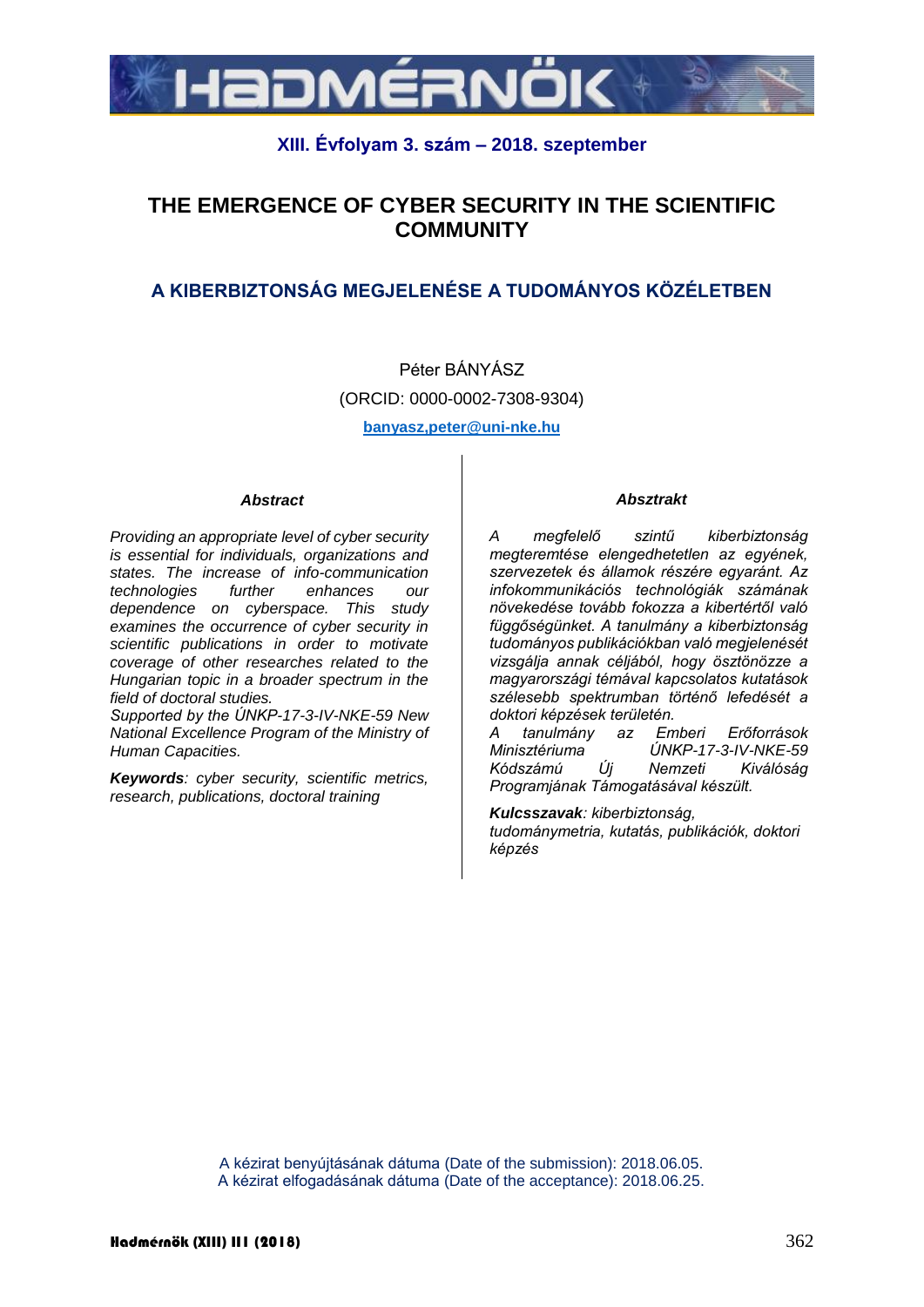## **INTRODUCTION**

This study was inspired by researches conducted by Péter Sasvári és Anna Urbanovics, in which they have examined university courses related to cyber security by analyzing scientific metrics [1] [2]. As a lecturer for undergraduate and master's programme students at the Faculty of Science of Public Governance and Administration of the National University of Public Service I hold several courses on cyber security, where I ask them whether they believe that cyber security is a discipline that belongs to technology or humanities. The majority of respondents usually vote for technology. Our students participate in courses of social sciences, which means that those who typically classify cyber security as the scientific domain of technology often present themselves as persons not understand issues regarding cyber security because of its technical nature. Clearly, my small questionnaires cannot be viewed as representative, but they made me think about the scientific distribution of Hungarian researches on cyber security.

The Hungarian National Cyber Security Strategy established in 2012 defines cyber security as follows: *"Cyber security is the continuous and planned taking of political, legal, economic, educational, awareness raising and technical measures to manage risks in cyberspace that transforms the cyberspace in to a reliable environment for the smooth functioning and operation of societal and economic processes by ensuring an acceptable level of risks in cyberspace."* [3] It can be inferred from the definition that Hungarian strategy creators interpret cyber security as a research domain of inter- and multidisciplinary nature. In my research I tried to find answers to how the inter- and multidisciplinary approach of cyber security prevails in the case of scientific statements, and what trends can be observed in researches on cyber security. Within my examinations based on the analysis of global trends, I refer also to the evaluation of publication activities in Hungary, and I've also examined doctoral thesis topic proposals of 2018 announced regarding cyber security.

### **METHODOLOGY**

During the course of my analyses I've conducted a keyword analysis by using the Scopus database. Scopus, founded in 2004, is the largest abstract and citation database of peer-reviewed literature, which enables the analysis of scientific journals, books and conference proceedings. I've built my database based on the keyword "cyber security" using Scopus. However, this database doesn't include the scientific domain and discipline classification of scientific statements, but I've relied on the database of SCImago Journal Rank (hereinafter SJR) in order to define it. SJR uses numerous indicators to rank scientific journals and conference proceedings based on the assessment of scientific metrics. It is important to note that a scientific journal or a conference proceeding can be relevant in several scientific domains.

The search concerned every scientific statement that included the search term "cyber security" in its title, abstract or keywords. The database, similarly to Google search interprets the connection between words based on several keywords only then, if they are in quotation marks, otherwise every result will be displayed that include the terms "cyber" or "security". The search was conducted with this restriction. The results included scientific journals, conference proceedings, books and other forms of publication. I've examined the result list according to scientific domain distribution.

In the international scientific community each scientific domain does not cover the same fields as determined in the scientific domain nomenclature by the Hungarian Academy of Sciences. The SJR distinguishes 27 major thematic areas, while the Hungarian Academy of Sciences distinct only 3 scientific domains. In my study I applied the scientific domain approach used by the SJR.

Beside the scientific metrics approach, I've also conducted a keyword analysis. Reason for this is the notion that the more frequently a certain keyword occurs the more relevant it can be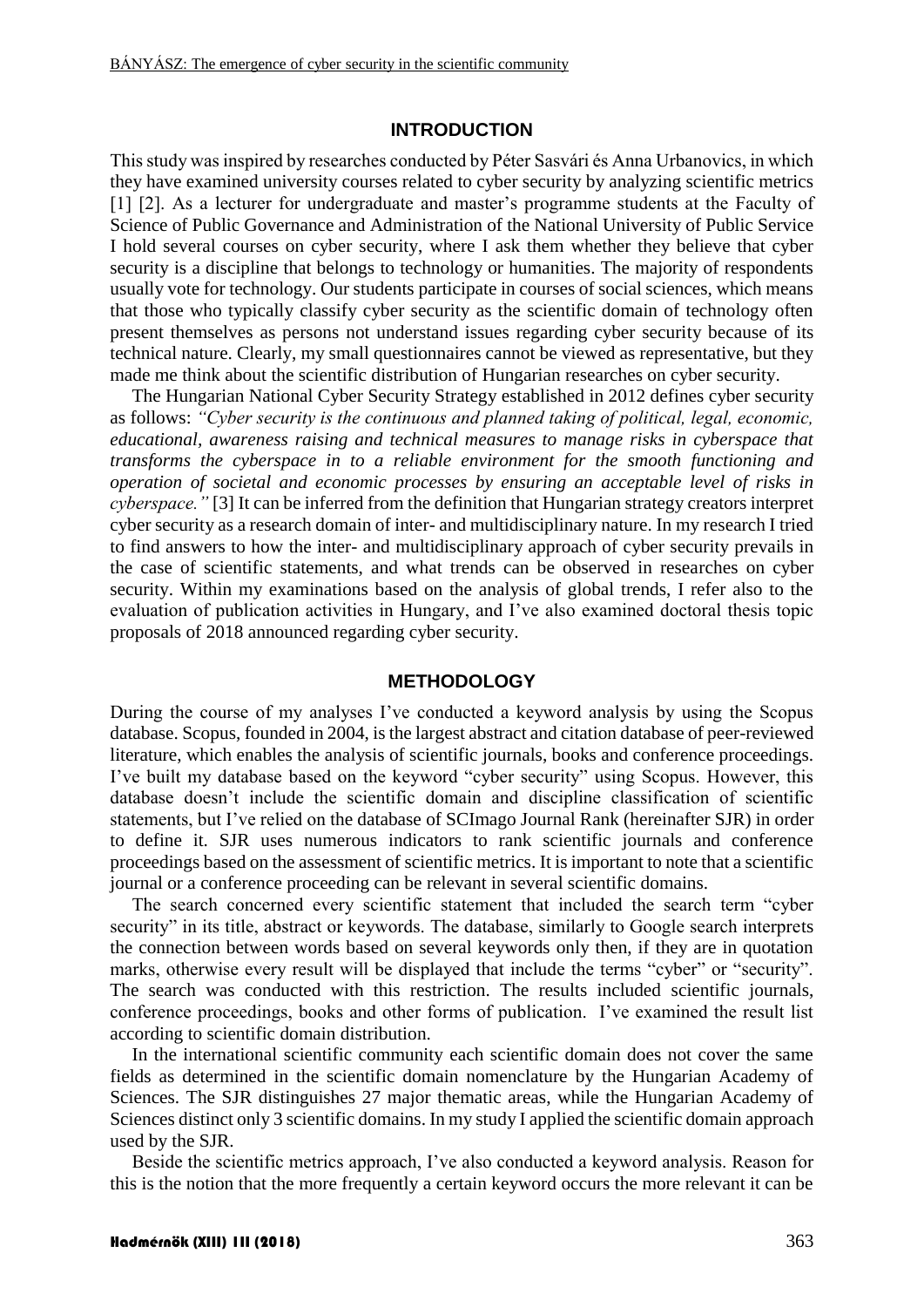viewed as. I've conducted a trend analysis based on the occurrence of relevant keywords in order to examine whether a pattern could be determined for the proliferation of single keywords.

Further, I've conducted an international examination by limiting the scope to Hungary in order to find out how researches related to Hungarian cyber security are fitting in global trends. The proposed doctoral thesis topics in 2018 were also analyzed in order to be able to examine to what extent are new doctoral researches related to cyber security appearing in international trends. For this purpose, I've examined on one hand the doctoral thesis topic proposals related to cyber security filtered by branch of sciences, and on the other hand I've also conducted a keyword analysis in international scientific statements by using the most frequently provided keywords.

### **THE EMERGENCE OF CYBER SECURITY IN SCIENTIFIC STATEMENTS**

Up until 2018, to May 2018 included, Scopus found 7,100 results on the search term "cyber security". Figure no. 1 shows the scientific domain distribution of statements.



**1. Figure** Distributions of the search terms cyber security globally per scientific domains according to SJR (own editing, source: Scopus, SJR)

As shown in the figure publications of technical nature are dominating researches related to cyber security, 67.4% of all publications can be subject to Computer Science, and 42.4% to the scientific domain of Engineering. Social sciences only occur 15.3% in publications.

Table no. 1 shows the distribution of each publication according to country based on the top 10 countries.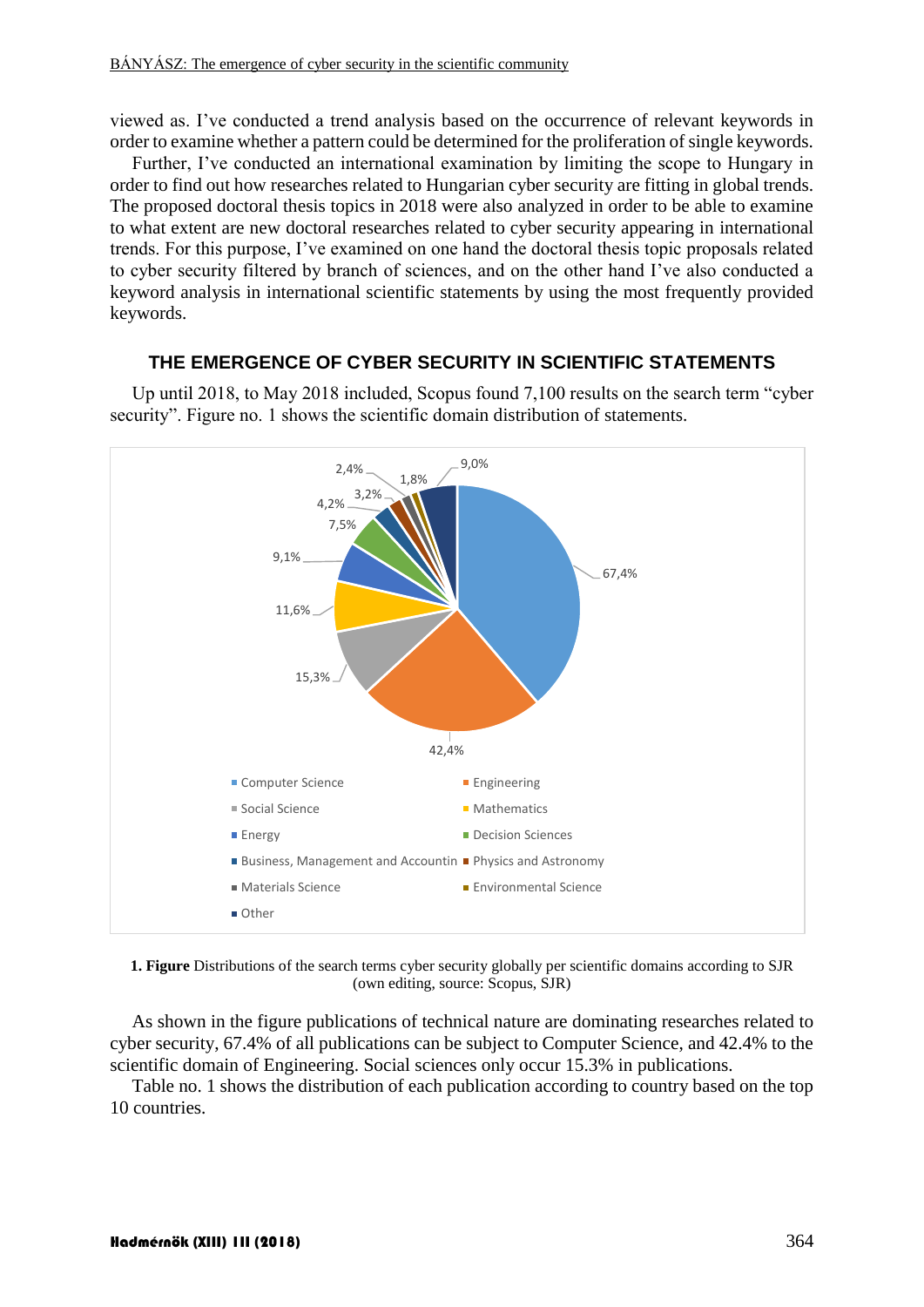BÁNYÁSZ: The emergence of cyber security in the scientific community

| Country              | Documents |
|----------------------|-----------|
| <b>United States</b> | 3,115     |
| United Kingdom       | 538       |
| China                | 365       |
| India                | 305       |
| Canada               | 205       |
| Italy                | 197       |
| Australia            | 184       |
| Japan                | 173       |
| South Korea          | 164       |
| Germany              | 156       |

**1. Table** Top 10 distributions amongst countries on the search term cyber security (own editing, source: Scopus)

The Scopus database only stores 13 scientific statements after narrowing down the scope to Hungary. This distribution is presented in figure no. 2.



**2. Figure** Distributions of the search terms cyber security in Hungary per scientific domains according to SJR (own editing, source: Scopus, SJR)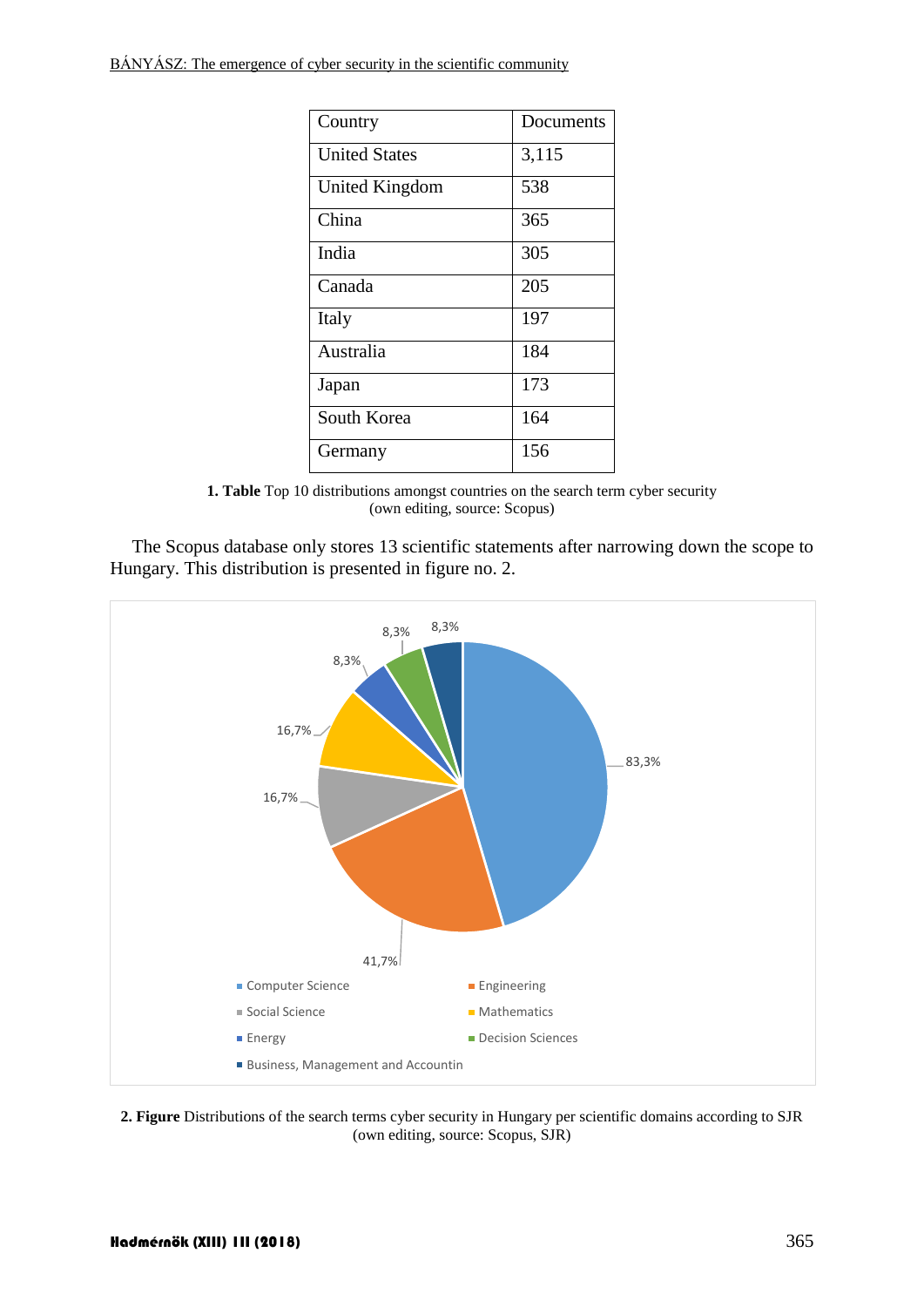Proportionally, the classification of scientific domains of Hungarian publications is distributed almost identically. Although the dominance of Computer science is more significant, 83.3% of all publications can be included here, but the proportions are almost identical when we look at Engineering (41.7%) and Social science (16.7%).

Figure no. 3 contains the yearly distribution of each publication. Statements dated back to 2018, which means 6,557 publications are not listed in the figure. It is apparent that the first result for the search term cyber security can be dated back to 1998, and that the number of publications related to this topic has considerably grown from the year 2000.



**3. Figure** Yearly distributions of the number of publications globally based on the search term cyber security (own editing, source: Scopus)

The trend of the number of Hungarian publications is represented in figure no. 4. In this case I've omitted publications from 2018, thus 11 scientific statements can be seen in the figure.



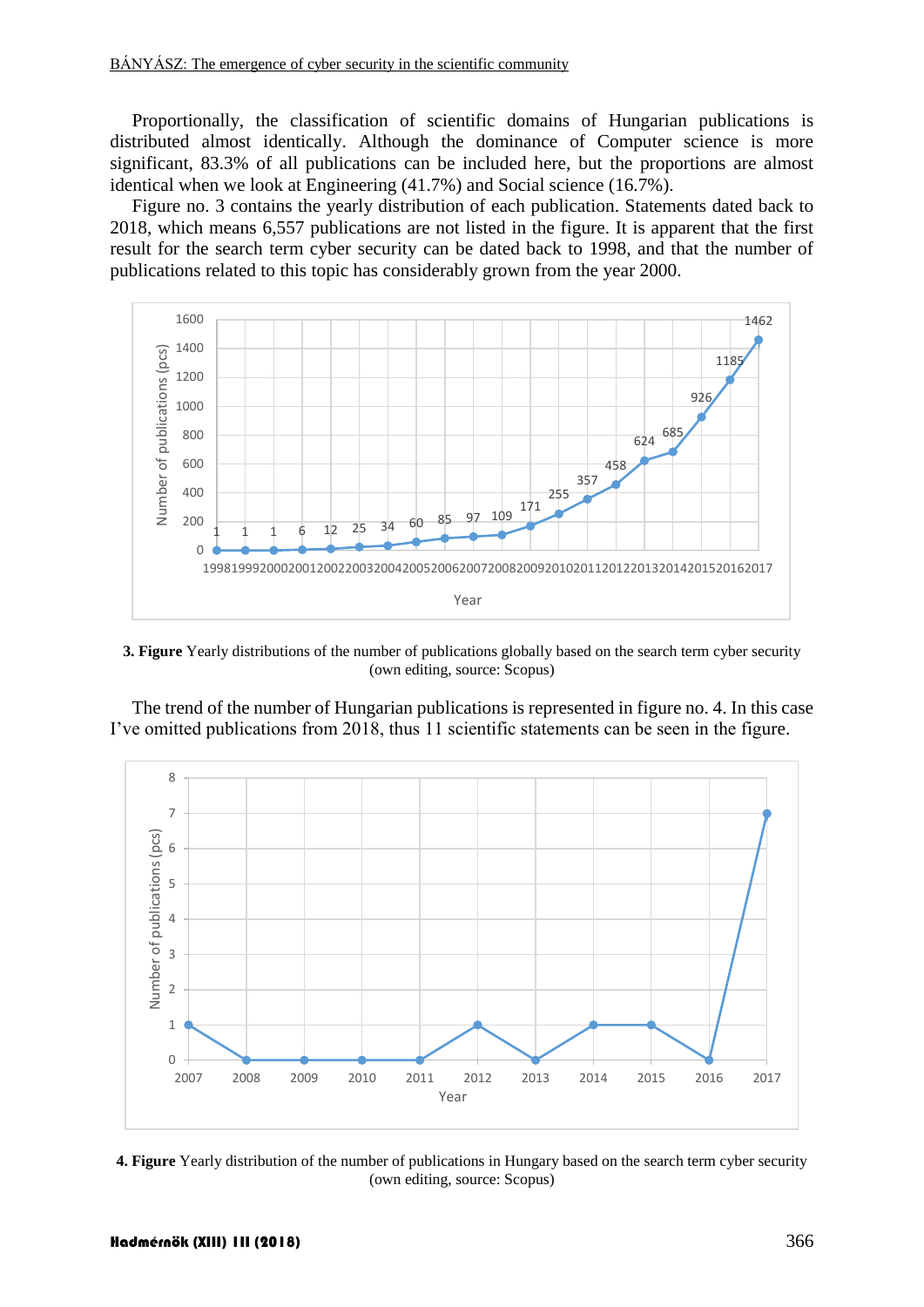The first publication on the topic in Hungary has been published in 2007, but more than 60% of all statements have been published in 2017.

The publications include overall 14,137 keywords, which needed to be narrowed down in order the manage them in a consistent manner. This was justified by the use of the singular and plural form of each keyword, by their different spelling,<sup>1</sup> and typos. In figure no. 5 I've displayed those search terms where the result rate was over 100.



**5. Figure** Occurrence of keywords globally for results on the search term security between 2001 and 2017 (own editing, source: Scopus)

The trends in the figure are interesting because the occurrence of search terms by years could explain why certain topics have peaked. The keyword privacy illustrates the validity of the finding, which occurred only in a few publications until 2013, but the number of occurrences has increased from 2014. Presumably, this can be due to the surveillance revelation regarding Edward Snowden, which can be dated back to 2013.

For example cyber security, cybersecurity, Cyber security, Cyber Security, Cybersecurity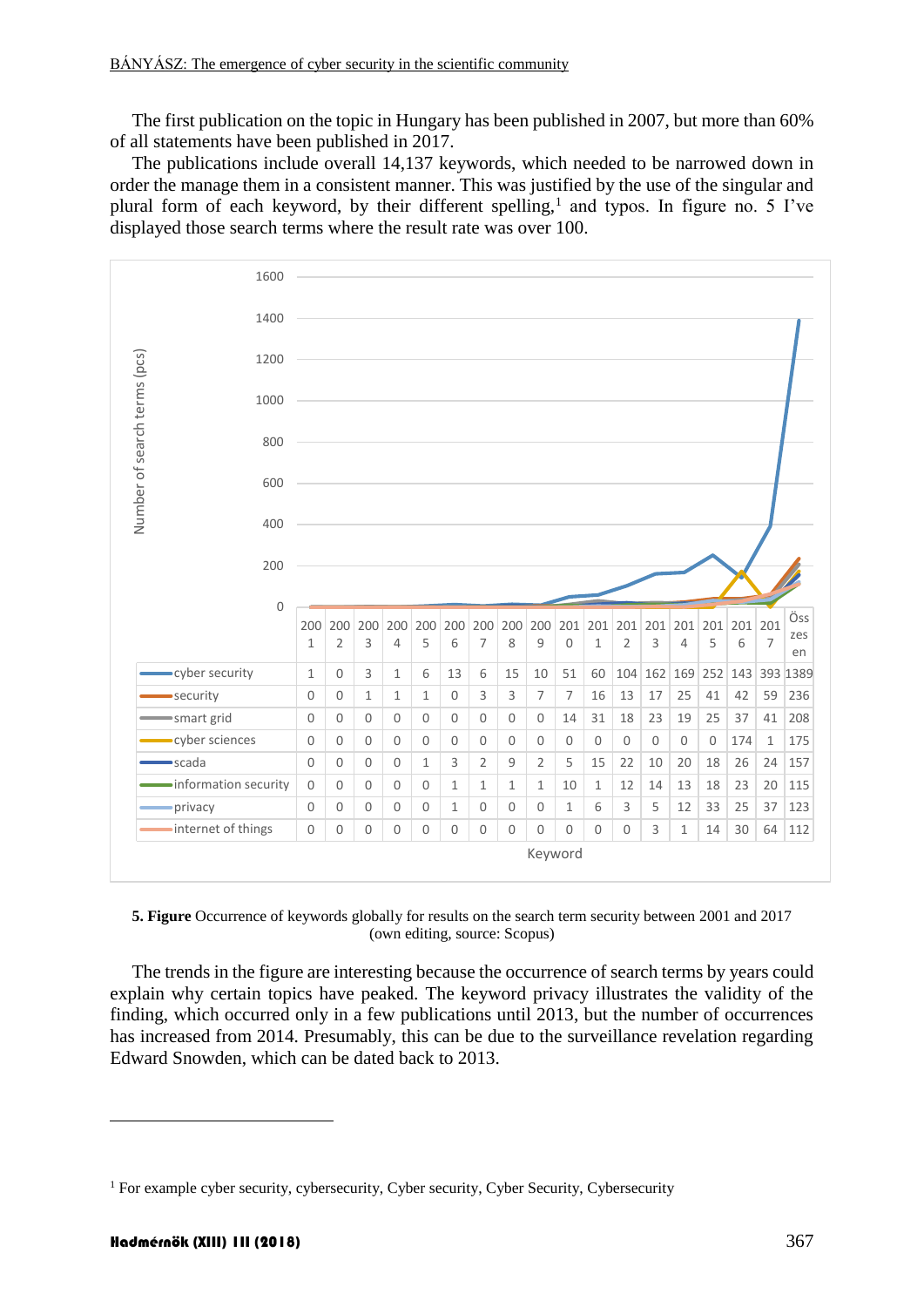As is well known, Edward Snowden as the former employee of the National Security Agency has exposed the surveillance process related to the National Security Agency and its partner services, which has fundamentally changed our mindset regarding privacy [4].

The search terms smart grid and scada occur primarily in technical researches, but not only the occurrence of the keywords refers to the dominance of the topic. By examining the citations of all publications, we can conclude that 8 publications of the 10 most cited scientific statements are included (see table no. 2). The keywords indicated in table no. 5 are highlighted by being written in bold and italic style.

| Cited by | Document title                                                                   |
|----------|----------------------------------------------------------------------------------|
| 458      | A questionnaire on <i>smart grid</i> communication infrastructures: Motivations, |
|          | requirements and challenges                                                      |
| 332      | Cyber-physical security of a <i>smart grid</i> infrastructure                    |
| 321      | Cyber-physical system <i>security</i> for the electric power grid                |
| 305      | Cyber security in the Smart Grid: Questionnaire and challenges                   |
| 288      | Security issues in SCADA networks                                                |
| 205      | A questionnaire on cyber security for smart grid communications                  |
| 198      | Cyber security and power system communication essential parts of a smart grid    |
|          | infrastructure                                                                   |
| 194      | A questionnaire of game theory as applied to network security                    |
| 172      | Cyber security analysis of state estimators in electric power systems            |
| 170      | Cyber security and privacy issues in smart grids                                 |

**2. Table** The most cited scientific statements globally for results on the search term security (own editing, source: Scopus)

In the case of keywords in Hungarian publications 42 keywords occurred when examining 13 statements. These are included in table no. 3.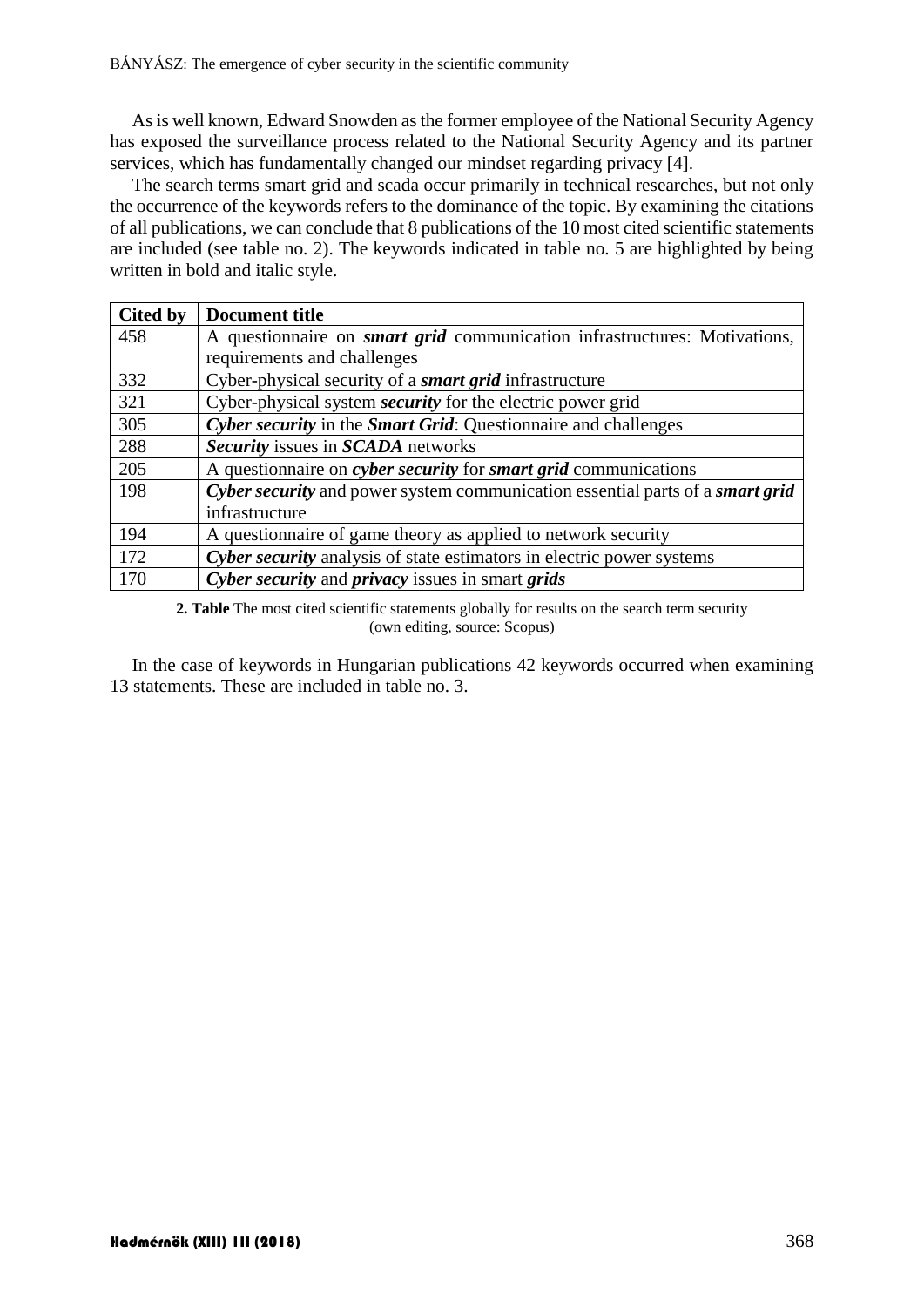| <b>Keyword</b>                                                         | <b>Occurrence</b> |
|------------------------------------------------------------------------|-------------------|
| cyber security                                                         | 3                 |
| networked production                                                   | $\overline{2}$    |
| behavioral analytics                                                   |                   |
| blockchains                                                            |                   |
| cloud computing                                                        |                   |
| computer supported collaborative work                                  | 1                 |
| cryptographic protocols                                                |                   |
| cyber-physical systems                                                 |                   |
| cyber security                                                         |                   |
| cyber security education                                               |                   |
| cybersecurity training                                                 | 1                 |
| data protection                                                        |                   |
| decision making under uncertainty                                      |                   |
| eHealth                                                                |                   |
| factory of the future                                                  |                   |
| fictitious play                                                        |                   |
| gdpr                                                                   |                   |
| human factors                                                          |                   |
| ict                                                                    |                   |
| identity management                                                    |                   |
| information flow                                                       |                   |
| information security issues related to information retaining principle |                   |
| security of the virtual world's cyber security                         |                   |
| internet                                                               |                   |
| inter-organizational trust                                             |                   |
| intrusion defense                                                      |                   |
| medical devices                                                        | 1                 |
| network organization                                                   |                   |
| new security culture                                                   |                   |
| profiling                                                              |                   |
| resilience                                                             |                   |
| robot operating system                                                 | 1                 |
| ros $1.x$                                                              | 1                 |
| security                                                               |                   |
| security operations center                                             | 1                 |
| small and medium enterprises (smes)                                    | 1                 |
| smart grid                                                             | 1                 |
| smart meters                                                           | $\mathbf{1}$      |
| teamwork                                                               | 1                 |
| vulnerability                                                          | 1                 |

**3. Table** Occurrence of keywords in Hungarian scientific statements for results on the search term security (own editing, source: Scopus)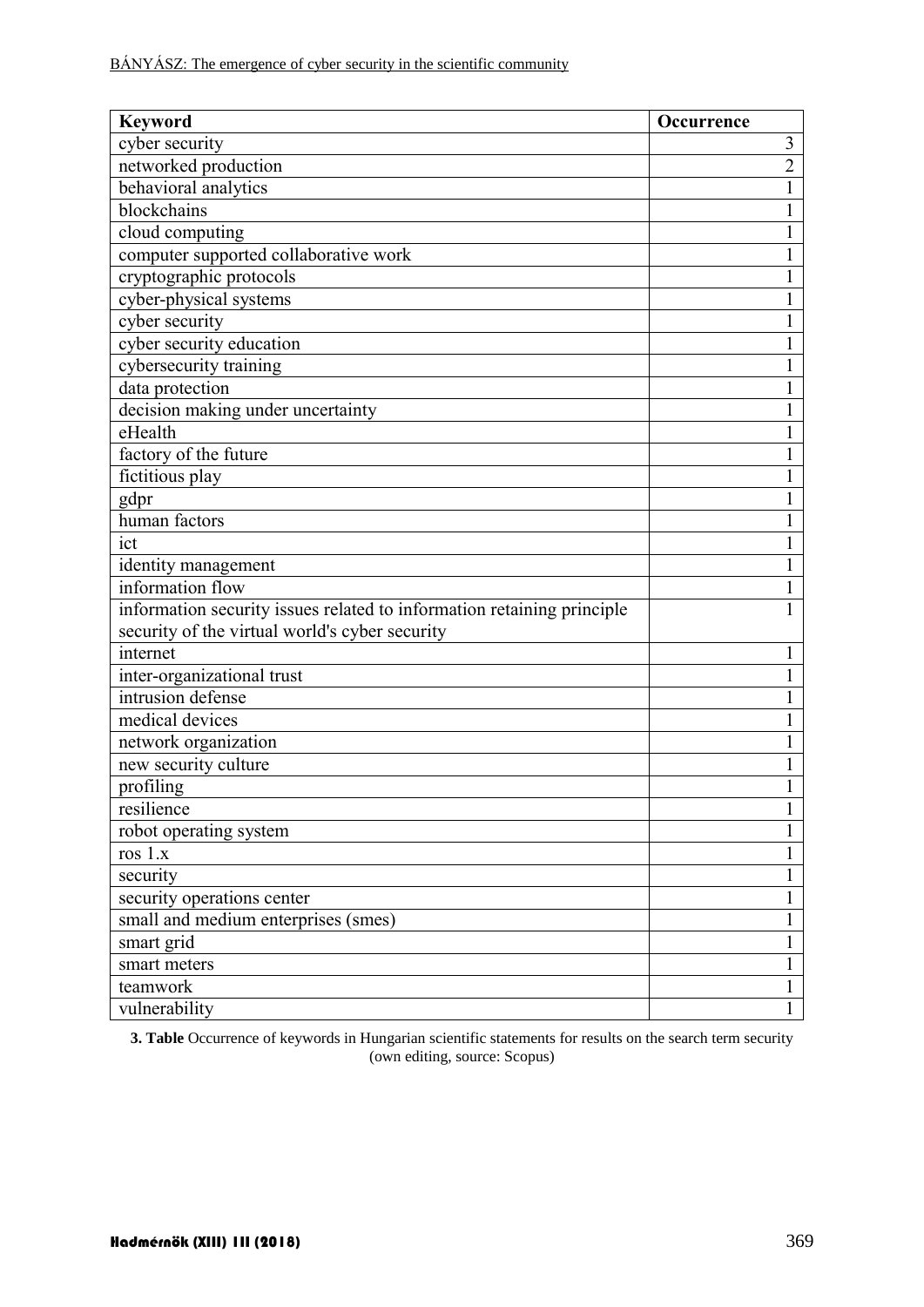| <b>Affiliation</b>                                  | <b>Documents</b> |
|-----------------------------------------------------|------------------|
| Pacific Northwest National Laboratory               | 95               |
| Carnegie Mellon University                          | 80               |
| Sandia National Laboratories, New Mexico            | 56               |
| George Mason University                             | 56               |
| University of Texas at San Antonio                  | 54               |
| <b>U.S. Army Research Laboratory</b>                | 54               |
| Purdue University                                   | 53               |
| Oak Ridge National Laboratory                       | 52               |
| Virginia Polytechnic Institute and State University | 52               |
| University of Illinois at Urbana-Champaign          | 51               |

Analyzed globally the top 10 institutions are listed in table no. 4.

**4. Table** Top 10 distributions amongst institutions globally of publications on the search term cyber security (own editing, source: Scopus)

In Hungary 24 institutions can be determined based on authors, institutions with more than one document are listed in table no. 5.

| <b>Affiliation</b>                                                | <b>Documents</b> |  |  |
|-------------------------------------------------------------------|------------------|--|--|
| Budapest University of Technology and Economics                   |                  |  |  |
| Computer and Automation Research Institute Hungarian Academy of 2 |                  |  |  |
| Sciences                                                          |                  |  |  |
| Hungarian Academy of Sciences                                     |                  |  |  |
| Interuniversity Micro-Electronics Center at Leuven                |                  |  |  |
| KU Leuven                                                         |                  |  |  |
| National University of Public Services                            |                  |  |  |
| Óbuda University                                                  |                  |  |  |

**5. Table** Distributions of publications amongst institutions in Hungary based on the search term cyber security (own editing, source: Scopus)

The top 10 list of most publishing authors globally are included in table no. 6, the list of authors with more than one publication in Hungary are represented in table no. 7.

| <b>Author</b>   | <b>Documents</b> |
|-----------------|------------------|
| Wang, L.        | 25               |
| Ekstedt, M.     | 23               |
| Kozik, R.       | 22               |
| Sheldon, F.T.   | 22               |
| Choraś, M.      | 21               |
| Govindarasu, M. | 21               |
| Liu, C.C.       | 21               |
| Weiss, J.       | 19               |
| Ishii, H.       | 18               |
| Zhang, Y.       | 18               |

**6. Table** Top 10 author's list globally for results on the search term security (own editing, source: Scopus)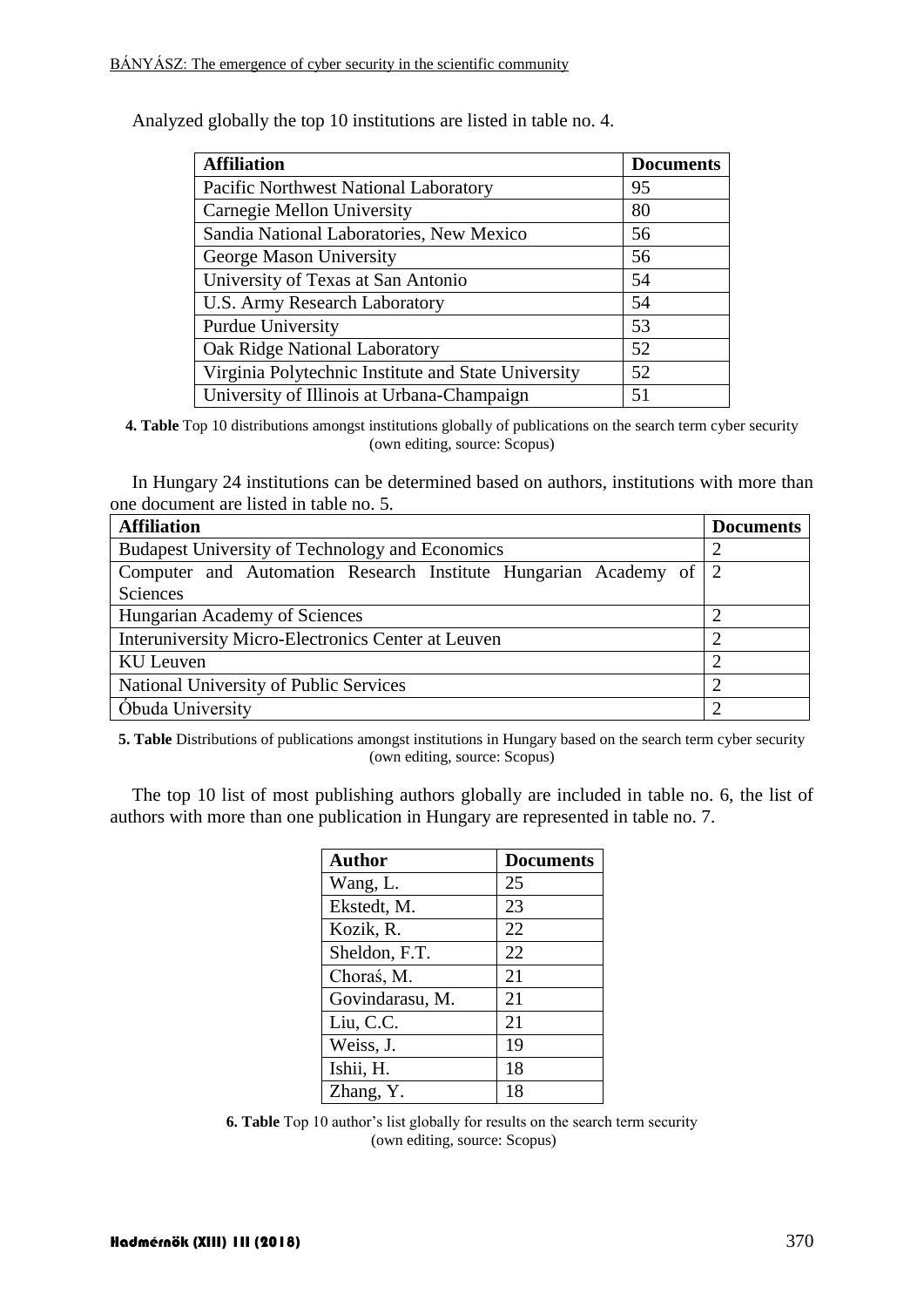| <b>Author</b>   | <b>Documents</b> |
|-----------------|------------------|
| Joosen, W.      |                  |
| Krasznay, Cs    |                  |
| Preuveneers, D. |                  |

**7. Table** Authors with more than one statement in Hungary based on the search term cyber security (own editing, source: Scopus)

## **CYBER SECURITY IN DOCTORAL PROGRAMMES IN HUNGARY**

Based on Act CCIV of 2011 On National Higher Education the Hungarian Doctoral Council [5] is considered to be a legal person, and is a body comprising the chairs of the doctoral councils of higher education institutions, tasked with formulating positions on questions related to doctoral programmes and the award of doctoral degrees and laying down, in consultation with the Association of Hungarian PhD and DLA Students, the principles governing the organization of the comprehensive examinations. The Hungarian Doctoral Council shall define the principles of a quality and performance-based distribution among higher education institutions of doctoral students admitted for programmes funded through full or partial Hungarian state scholarships. The proceeding is determined by the Hungarian Government Decree no. 387/2012 (XII. 19.) Concerning Doctoral Schools, the Order of Doctoral Procedures and Habilitation [6] and the Decision no. 2013/6/III/1 by the Hungarian Accreditation Committee [7]. According to the latter doctoral advising is a professional and human responsibility and activity in helping the doctoral candidate. Experts may receive/commit such acknowledgement/task based on the decision of the Council of the Doctoral School. Only a person holding a doctoral degree may become a doctoral advisor, further, it is desirable that the assignment/commission doesn't take place right after attaining the degree, and it should be based on independent documented successful research work and publication activity. The announced topics by the doctoral advisor have to be approved by the Council of the Doctoral School. The topics have to be proposed, announced and displayed at the Doctoral School and the following websit[e www.doktori.hu.](http://www.doktori.hu/) A[t www.doktori.hu](http://www.doktori.hu/) we can filter our search by doctoral schools, lecturers and proposed topics. In case of the latter there is opportunity to filter by branch of science and research topic. These two filters were used in my research.

I've examined proposed doctoral topics related to cyber security in 2018 that were announced in the following branches of sciences: military engineering within the technical scientific domain, military science, administration science and police studies within social sciences. Based on that we can identify 36 doctoral topics, which are distributed by doctoral schools and are included in the figure.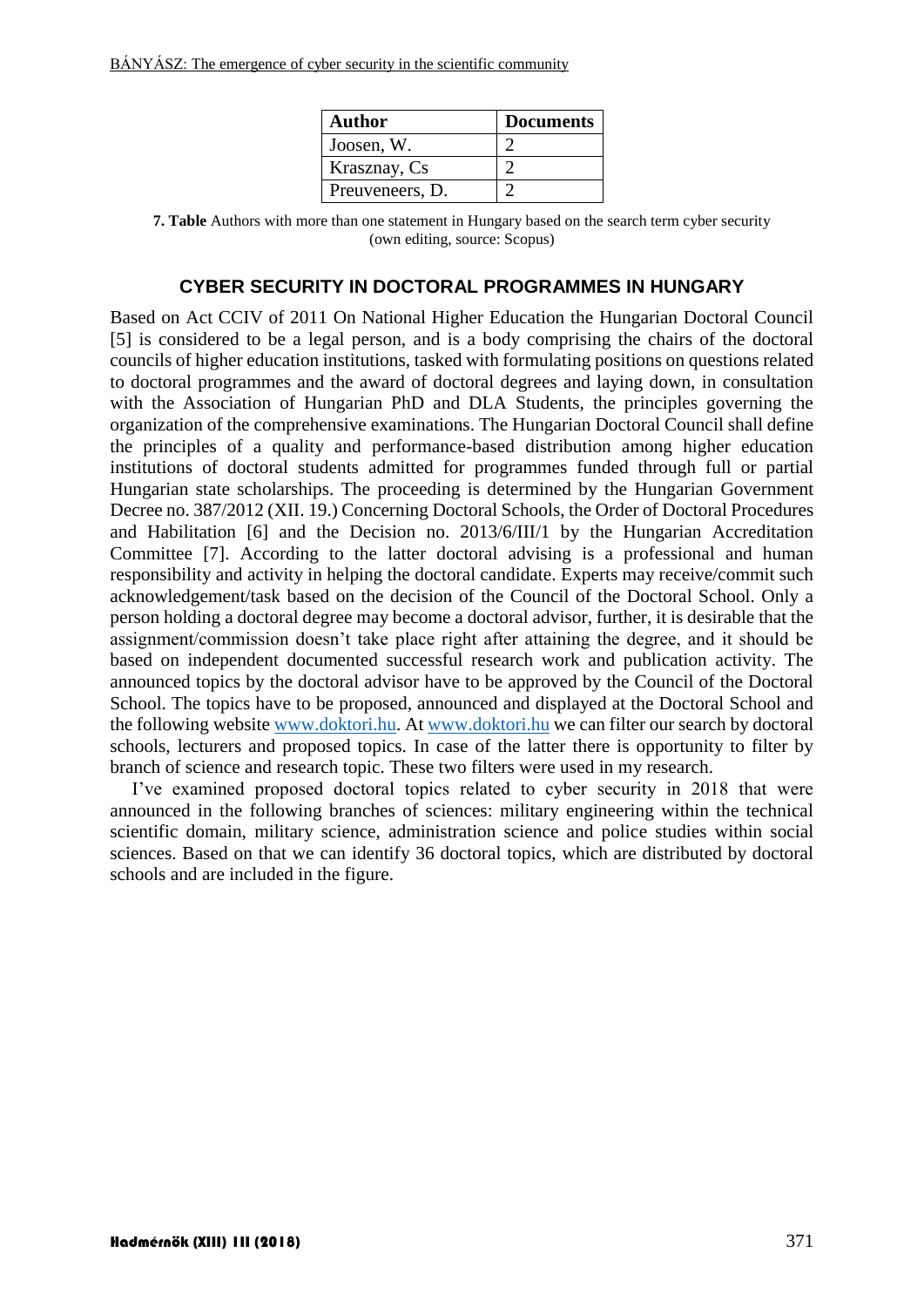

**6. Figure** Proposed doctoral thesis topics according to branch of sciences in 2018 (own editing, source: Doktori.hu)

The proposed thesis topics of the Doctoral School of Military Science and the Doctoral School of Police Studies at the National University of Public Service are basically related to social sciences, while proposed thesis topics of the Doctoral School of Military Engineering at the National University of Public Service and the Doctoral School of Security Science at the Óbuda University are related to engineering sciences. Based on this we can assume that the distribution between scientific domains within technical and social sciences is almost identical, rate of 17-19, but the doctoral thesis topics by each doctoral advisor and the announcements reflect essentially a technical approach.

This is underpinned by the fact that 36 proposed doctoral thesis topics are distributed between 16 doctoral advisors, of whom  $\sin^2$  have announced thesis topics also in the Doctoral School of Military Science and the Doctoral School of Military Engineering (see figure 7 for the distribution by the name of the doctoral advisors). Referring to figure no. 1 and no. 2, where the engineering sciences are overrepresented regarding the scientific domain distribution of scientific statements, I believe that the proposed doctoral thesis topics regarding cyber security are following the same pattern.

1

<sup>2</sup> Farkas, Tibor; Fekete, Károly; Haig, Zsolt; Kollár; Csaba; Négyesi; Imre; Rikk, János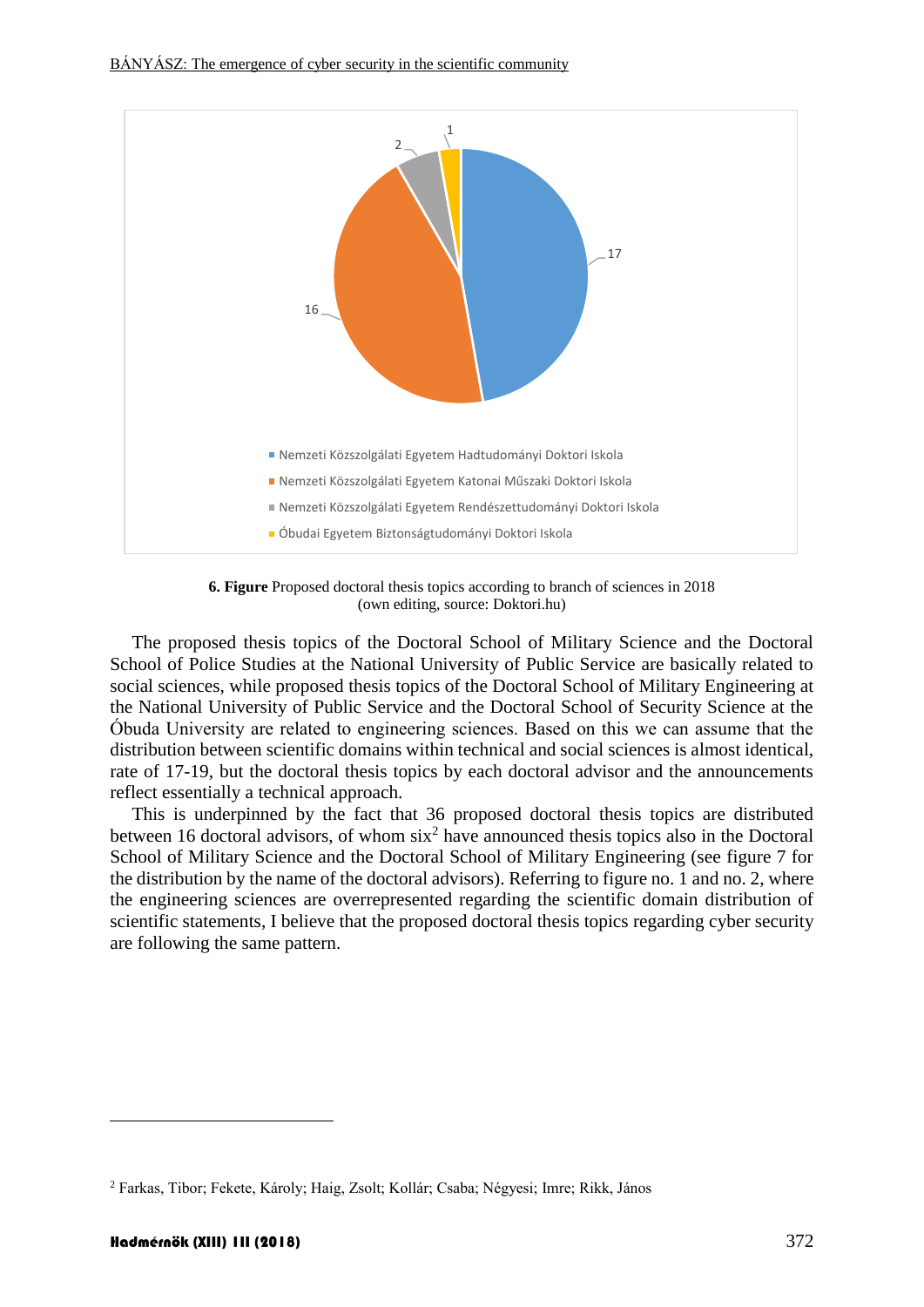

**7. Figure** Advisors proposing doctoral thesis topics in 2018 on cyber security (own editing, source: Doktori.hu)

Only Csaba Krasznay can be found amongst the advisors proposing doctoral thesis topics on figure no. 7, who published a statement on the search term cyber security subscribed by the Scopus database (see table no. 7).

In addition to the Scopus database I've examined the publications of the advisors proposing doctoral thesis topic on figure no. 7 uploaded to the Hungarian National Scientific Bibliography. The Hungarian National Scientific Bibliography is the most important collection and authoritative database of scientific works. Data referring to scientific works and performance of researchers of participating institutions can be uploaded to the database of the National Bibliography of Hungary in a controlled manner. It is the public service obligation of the Hungarian Academy of Sciences to operate the Hungarian National Scientific Bibliography. It is mandatory for the database of the National Bibliography of Hungary containing scientific statements to display data of scientific works and scientific publications created and published within the context of an employment relationship for the budgetary entities (title, place of first publication, name of the author over which scientific statements the author has rights, and publication), for those the author received support from the budget for the creation of the scientific work [8].

Based on my examination we can consider that 16 doctoral advisors published collectively 1,043 scientific statements, 203 thereof in a foreign language. See detailed distribution of statements below.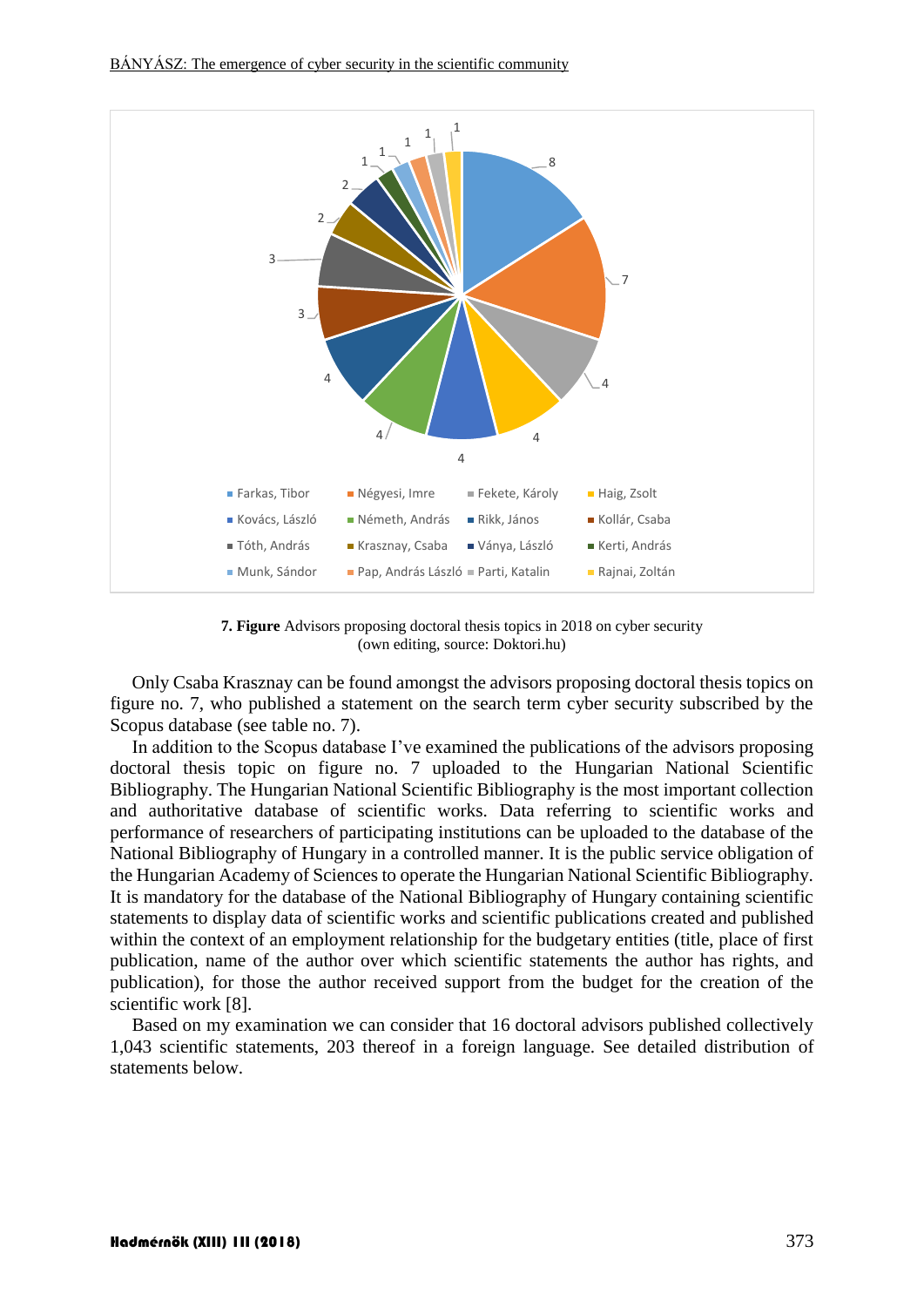| BANYASZ: The emergence of cyber security in the scientific community |  |  |
|----------------------------------------------------------------------|--|--|
|                                                                      |  |  |

| Teacher        | Overall    | Thereof        | Thereof        | Number         | <b>Books</b>   | <b>Book</b>    | Conference     |
|----------------|------------|----------------|----------------|----------------|----------------|----------------|----------------|
|                | number of  | written        | Scopus         | of             |                | excerpt        | proceeding     |
|                | scientific | in a           |                | scientific     |                |                |                |
|                | statements | foreign        |                | journals       |                |                |                |
|                |            | language       |                |                |                |                |                |
| András<br>Pap, | 171        | 34             |                | 104            | 8              | 53             | 6              |
| László         |            |                |                |                |                |                |                |
| Rajnai, Zoltán | 124        | 40             |                | 39             | 32             | 22             | 31             |
| Munk, Sándor   | 115        | 24             |                | 93             | $\overline{2}$ | 8              | 12             |
| Kollár, Csaba  | 94         | 13             |                | 32             | 34             | 14             | 14             |
| Kovács,        | 79         | 12             |                | 39             | 7              | 16             | 17             |
| László         |            |                |                |                |                |                |                |
| Haig, Zsolt    | 77         | 6              | $\overline{0}$ | 44             | $\overline{7}$ | 18             | 8              |
| Ványa, László  | 71         | $\overline{5}$ |                | 42             | 3              | $\overline{2}$ | 24             |
| Parti, Katalin | 67         | 16             |                | 43             | 3              | 18             | 3              |
| Négyesi, Imre  | 54         | $\overline{2}$ | $\overline{0}$ | 50             | $\overline{3}$ |                | $\mathbf{1}$   |
| Farkas, Tibor  | 34         | 10             | $\overline{2}$ | 17             |                | 12             | 5              |
| Németh,        | 33         | $\overline{4}$ |                | 17             | $\mathbf{1}$   | $\overline{2}$ | 13             |
| András         |            |                |                |                |                |                |                |
| Krasznay,      | 32         | 6              |                | 11             | $\overline{4}$ | $\overline{4}$ | 13             |
| Csaba          |            |                |                |                |                |                |                |
| Kerti, András  | 30         | $\overline{7}$ |                | $\overline{7}$ | 9              | 3              | 11             |
| Fekete,        | 28         | 15             | $\overline{0}$ | 13             |                | $\overline{2}$ | 13             |
| Károly         |            |                |                |                |                |                |                |
| Tóth, András   | 19         | 5              |                | 8              |                | $\overline{4}$ | $\overline{7}$ |
| Rikk, János    | 15         | $\overline{4}$ |                | 8              | $\overline{4}$ | $\mathbf{1}$   | $\overline{2}$ |

**8. Table** Distribution of publications by advisors proposing doctoral thesis topics in relation to cyber security (own editing, source: Hungarian National Scientific Bibliography)

As formulated above, in addition to the examination by the branch of sciences I've analyzed the proposed doctoral thesis topics also by research topics. Basis for that are the 8 keywords on figure no. 5. In case of the research topics I've searched for the English terms and the Hungarian translations thereof. Based on that I've identified overall 131 proposed doctoral thesis topics, but it has to be noted that this number doesn't cover 131 different topics, because based on some keywords there is an overlapping. Th occurrence of the keywords is presented in figure no. 8. Also, those keywords are included in the figure, for which I didn't get any results, because I think that these are particularly important for the development of the Hungarian doctoral programmes. With regard to the most cited list of statements (see table no. 2), where the terms smart grid and scada were highly overrepresented, figure no. 8 can be interpreted in the following way: the keyword scada gets zero results, the keyword smart grid gets 1 result.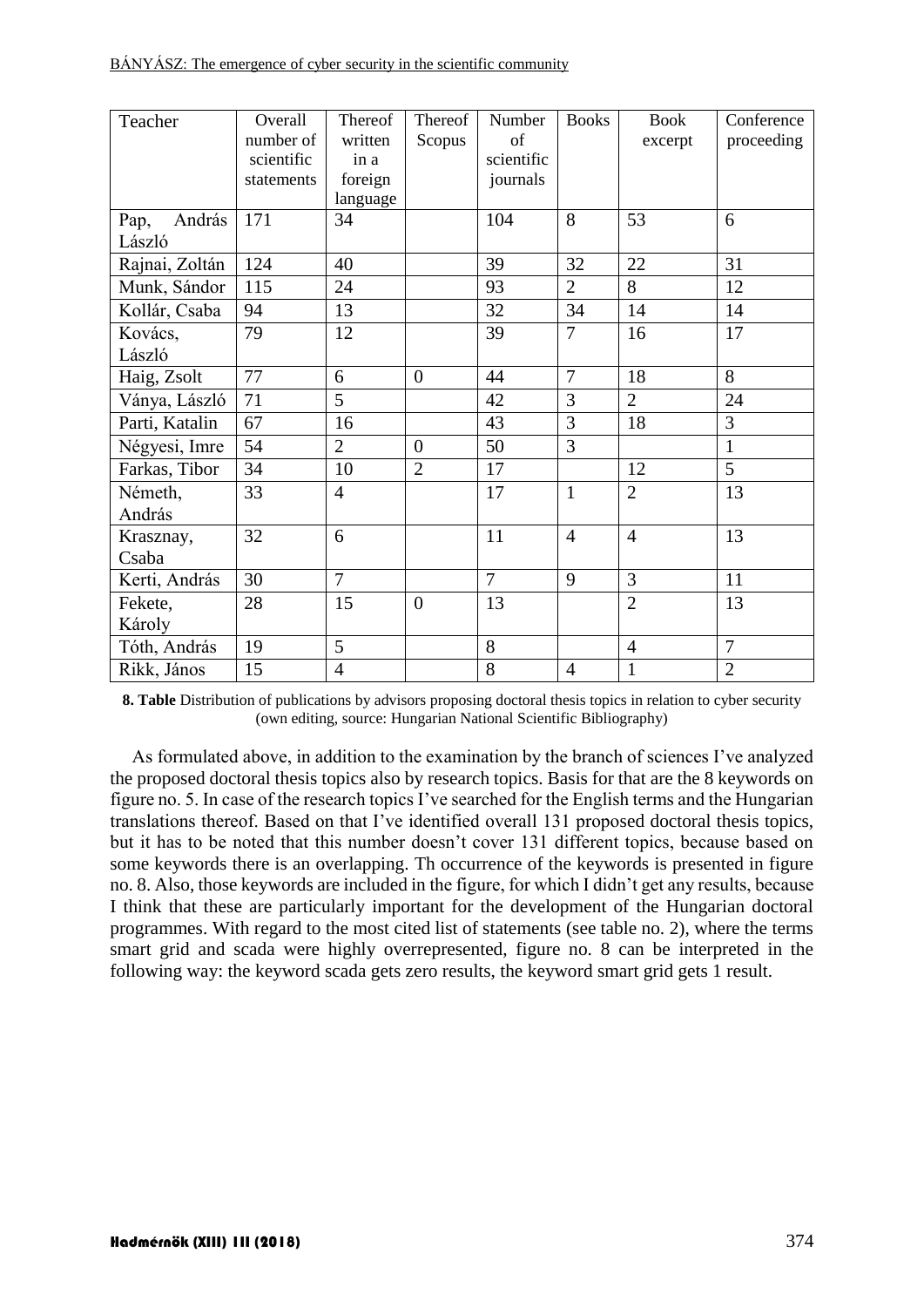

**8. Figure** Proposed doctoral thesis topics based on keywords in 2018 (own editing, source: Doktori.hu)

In conclusion, the main topics of international scientific publications are represented in the majority of the Hungarian doctoral thesis topic proposals, and according to the trend they are related to engineering sciences in the scientific domain approach. However, researches of technical nature that are related for example to scada systems and smart grid cyber security are underrepresented compared to international researches.

I've also examined the doctoral thesis topic proposals related to keywords included in figure no. 8 based on institutions (see figure no. 9). As indicated above, in case of filtering by keywords some doctoral thesis topic proposals are being displayed several times, which explains for example the occurrence of the National University of Public Service in 46 cases, despite the fact that within the three doctoral schools of the National University of Public Service 25 doctoral thesis topics related to cyber security were announced in 2018. It is important to note that filtering by keywords will not only show the results of doctoral thesis topic proposal related to security, but also thesis topic proposals related to the keyword.

Figure no. 9 shows that based on the keywords the substantial part of the doctoral thesis topic proposals in relation to the National University of Public Service, and nearly one third of all thesis topic proposals can be found at this institution.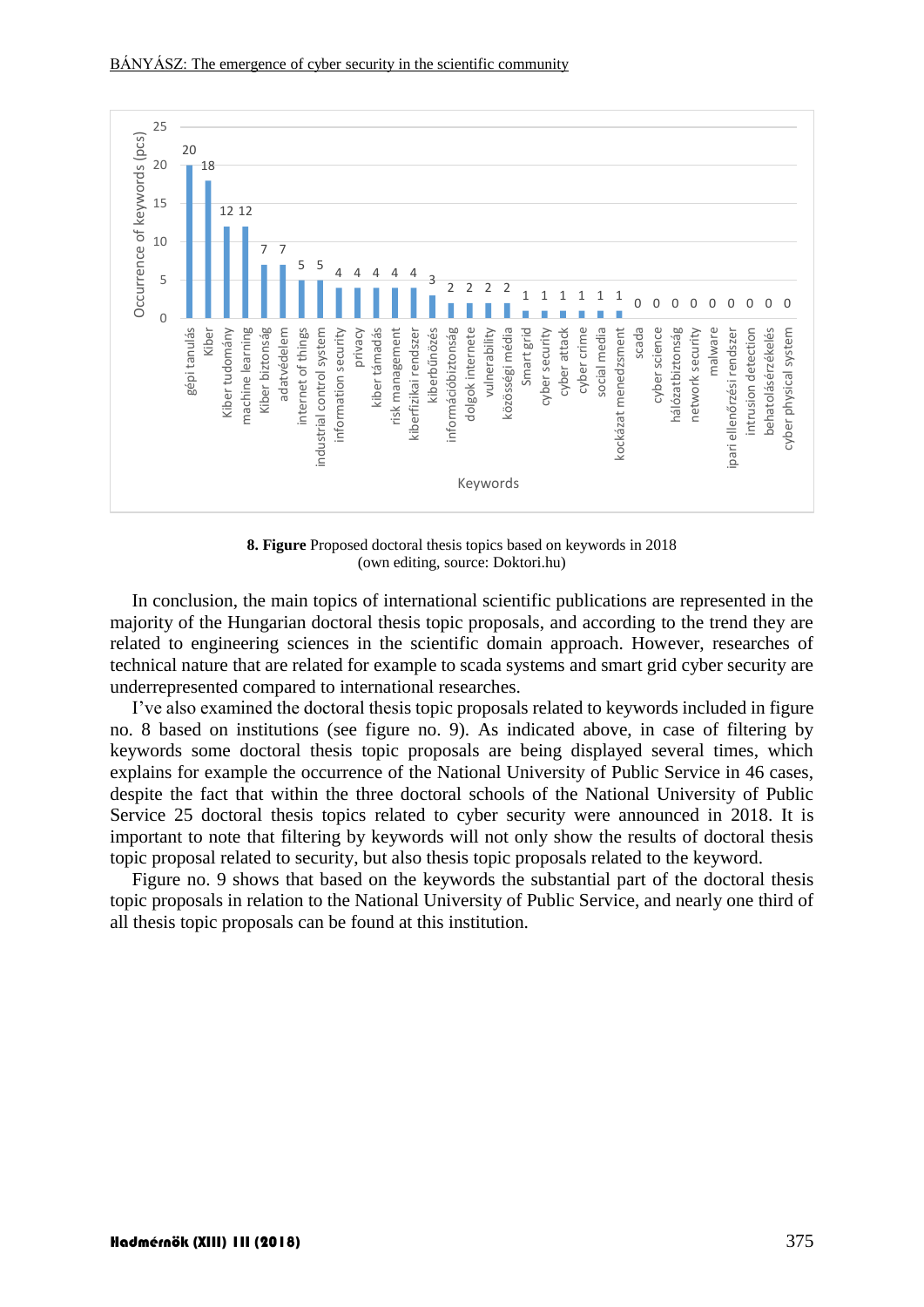

**9. Figure** Proposed doctoral thesis topics based on keywords per institutions in 2018 (own editing, source: Doktori.hu)

#### **SUMMARY**

In my study I've examined the occurrence of researches related to cyber security in international and Hungarian scientific publications. It can be concluded based on the scientific metrics analysis of scientific statements related to cyber security stored in the Scopus database that the research domain of cyber security has an inter- and multidisciplinary nature, but engineering sciences are overrepresented.

I've examined the most important research topics with a keyword analysis that are related to researches related to cyber security.

Based on international trends I've analyzed proposed doctoral research topics in 2018 in order to map to what extent the Hungarian doctoral researches cover the most important international trends. According to this I've concluded that the current doctoral thesis topic proposals are in line with international trends and they are dominantly related to engineering sciences, but certain research topics are underrepresented.

## **REFERENCES**

- [1] URBANOVICS A.: *Az amerikai és brit kiberbiztonsági képzések elemzése tudománymetriai megközelítésből*, Intézményi TDK dolgozat, Nemzeti Közszolgálati Egyetem Államtudományi és Közigazgatási Kar, Budapest, 2018. április
- [2] URBANOVICS A.- SASVÁRI P.: *Az Egyesült Királyságban működő kiberbiztonsági képzések elemzése* (workpaper)
- [3] *Government Decision No. 1139/2013 (III. 21.) on the National Cyber Security Strategy of Hungary*, In. Magyar Közlöny, 2013/47.